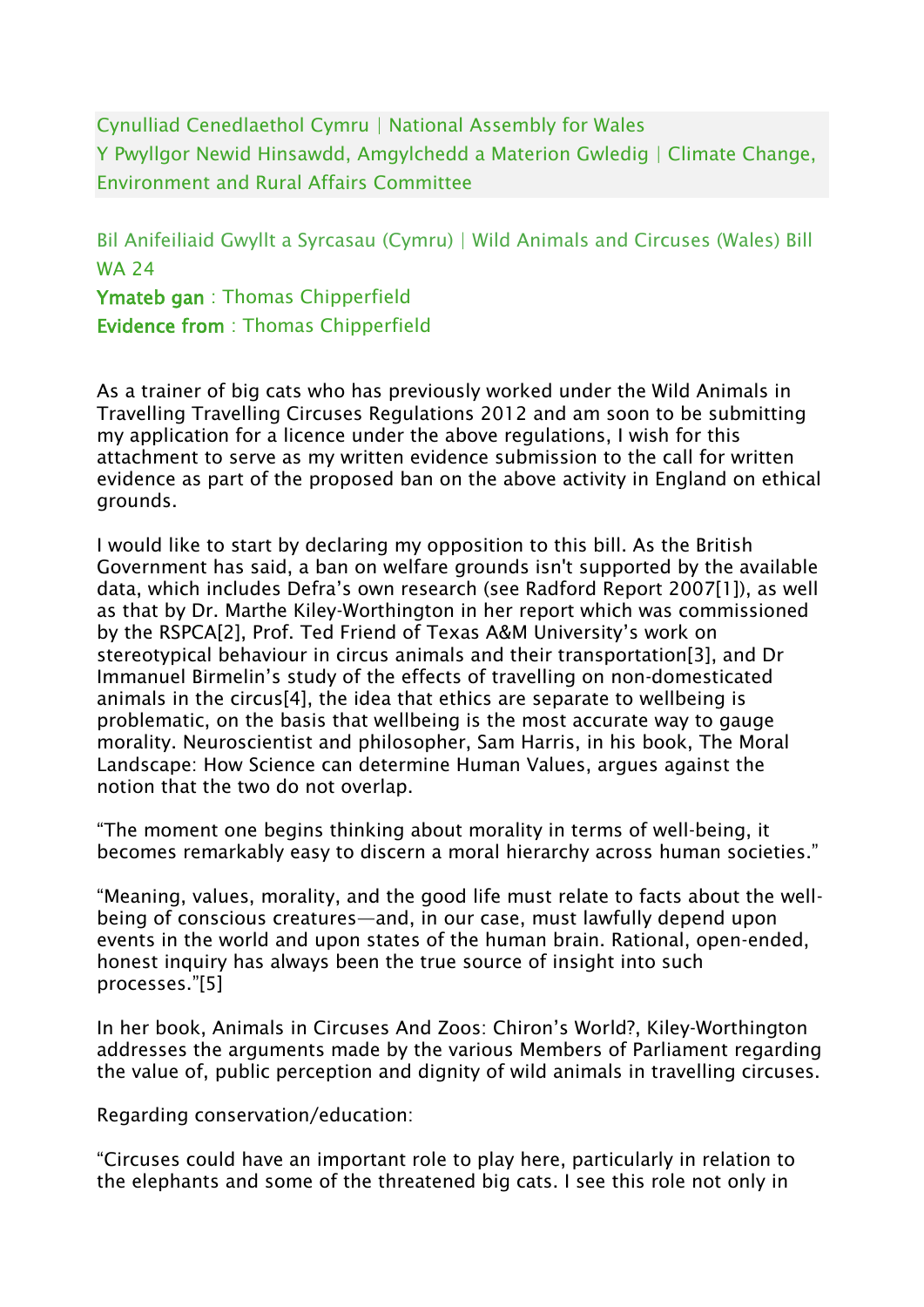breeding the endangered species (which as in the case of the snow leopard they have already had some success with) but in raising public interest to the plight of species by demonstrating their special cognitive abilities."

Regarding dignity:

"In this way they [circuses] could have an important role to play in educating the public and heightening the respect for individual animals, their unique intelligences and amazing abilities."[6]

Further on the point of academic support of trained animals in entertainment, psychologists Keller and Marian Breland were not only known to train animals for circuses and theme parks, but also opened The IQ Zoo in Hot Springs, Arkansas, which featured trained animals, both wild and domestic, performing trained behaviours for the public, presenting their cognitive skills and plasticity. The Brelands advocated humane training, based on B.F. Skinner's operant conditioning, who also taught Marian at University.

The relevance of the previous paragraph is in how we, as a society, accept animal training for entertainment outside of the circus, yet the government's position is that the public is in opposition to identical activities in a travelling circus, when there is no scientific basis for this concern. To call such discriminatory prohibition "ethical" is to fail to understand the meaning of ethics. If there is an ethical standard to hold that doesn't include welfare concerns, it has to be applied universally, otherwise it is nothing more than an attempt to police taste. Such a move would be in violation of the Human Rights Act 1998, which protects art, such as circuses,under Article 10 of said act. Under this act, and as citizens of a free society, circus animal trainers, in the pursuit of work and the expression of art, have the right to be protected from any majority and the government's imposition of arbitrary standards. Simply put, to force the will of any number of people onto a minority of any kind is the very definition of illiberal.

It must be stated that evidence given against circuses of an ostensibly academic nature, especially all literature authored or co-authored by Professor Stephen Harris, formerly of the University of Bristol, has been discredited publicly, and the lack of recognition of this from the Welsh Assembly is a serious unjustice to the circus community and a disservice to the people of Wales.

As a final piece of evidence, I wish to quote Mike Radford, as states in his report: "[Ministers] gave commitments in parliament that a ban would be based on scientific evidence and as yet there isn't any." The fact that a ban is still being pursued is a clear rejection of previously set standards by which action would be taken.

In conclusion, I believe that the above submission demonstrates the illegitimacy of the proposed legislation.